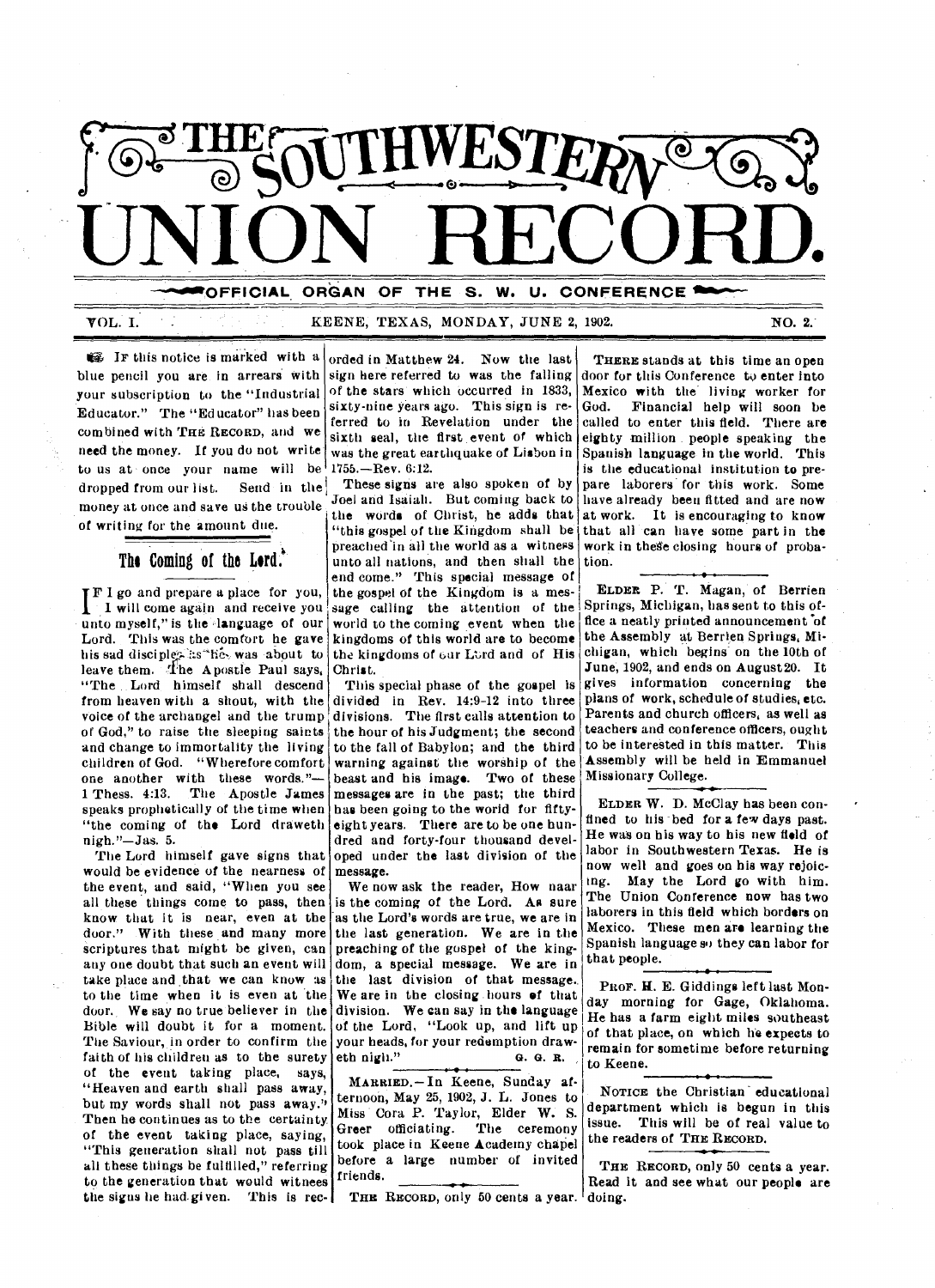| $\frac{1}{2}\mathbb{Z}$ he Union Record. $\frac{1}{2}$            |                                                         |  |          | $\frac{1}{t}$    |
|-------------------------------------------------------------------|---------------------------------------------------------|--|----------|------------------|
| Published by the Southwestern Union Confer-                       | A WEEKLY JOURNAL<br>ence of the Seventh-day Adventists. |  |          | ÿ<br>ŋ<br>d      |
| G. G. RUPERT, Managing Editor.<br>JOHN B. FITCH,Assistant Editor. |                                                         |  |          | t<br>f           |
| Address all communications to the SOUTH-                          | WESTERN UNION RECORD, KEENE, TEXAS.                     |  |          | Ł<br>t<br>8      |
| Subscription Price, a year,\$ .50<br>Clubs of Ten, one year4.50   |                                                         |  |          | C<br>$\mathbf 0$ |
|                                                                   | AGENTS:                                                 |  |          | t<br>Т           |
| Oklahema Tract Society, Oklahoma City,<br>Oklahoma,               |                                                         |  |          |                  |
| Arkansas Tract Society, Springdale, Arkan-                        |                                                         |  |          | t                |
|                                                                   | SAS.<br>Texas Tract Society, Dallas Texas.              |  |          | k<br>a           |
| KEENE MONDAY, JUNE                                                |                                                         |  | 2, 1902. | d<br>S.          |

# Thirty Days of Peril:

**THE** last thirty days have been periods of peril unequalled, pos-HE last thirty days have been pesibly, in history, as to the number of events fulfilling the signs of the times in so brief a period. Christ said "there shall be famine and pestilences and earthquakes in divers places. And the powers of Heaven shall be shaken, and these are the beginning of sorrows." The Prophet Isaiah says "the streams thereof shall be turned into pitch and the dust into brimstone and the land shall be burning pitch." These, with many others in the inspired word, tell the sad story that awaits the doom of an ungodly world. The fate of St. Pierre, in the island of Martinique, is a wonderful lesson to the world at this time. The very material that caused this eruption is the material that will cause the world in its present form to cease. Any one that ever traveled in the oil and gas belt, so called, is reminded of the terrible power which is pent up in the bowels of the earth as they see the gushing wells of oil and gas. That presure will rapidly bring the material to the surface of the earth which will become a burning, seething mass, The fountains of water pent up in the great deep once burst forth and drowned the world. The fountains of the great deep will soon burst forth in the same manner, but it will be pitch in the place of water. The Prophet says, "For tophet is ordained of old, for the king it is prepared; he hath made it deep and large."—Isa.30: 33.

The late eruption is simply a reminder of what awaits the world in the near future. I have walked the the streets of St. Pierre and the im-fluenced by our advertising.

pression upon me is terrible, to think hat some fifty thousand human beings were swallowed up in a moment. This tremendous eruption is still dealing out its death and destruction to those who may venture orth within a mile of the crater. At about the time that the eruption ook place at Martinique, earthquake shocks were felt in this and the other continents. Such terrible force is only comprehended by Him who is he creator of all power. Further: During this brief period, a cyclone in this State destroyed and wounded wo hundred and fifty persons. Folowing this was an explosion of gas in mine in Coal creek, Tennessee, that estroyed two hundred and twentysix. Other smaller events have taken place within the same time. The Lord tells the cause of all this: It is because the transgressions are heavy on the earth. When Cain slew Abel his blood cried to God from the ground and the earth was cursed. There are' now, annually, over ten thousand murders in the United States alone, and this is called a Christian Nation; then, when we add the whole world,  $\overline{C}$ . T. U. neighbors without exciting what a vast army is murdered each year in cold blood. Drunkenness and adultery, swearing, cheating, *lying,*  stealing, and many other wicked things are going on in the world. Truly, the Lord is long suffering, as he was in the days of Noah. But He has told us we have reached the last generation; we are in the time of the last message and the last call of the message. And we may say, truthfully, in this hour, so to speak, of that call —Prepare to meet thy God, Oh, Is-<br>rael!  $\qquad 6.6.8$ . rael! G. G. R.

IT is reported that the recent outbreaks in Southern Russia are not revolutionary, but are in effect a demand on the part of the peasants to have carried out the conditions of their emancipation forty-two years ago, when it was decreed that the liberated serfs should receive from the lords a certain quantity of land to enable the peasants to provide themselves a living. The nobility of Russia have prevented the carrying out of this decree, and have sought to retain the peasantry as tenants instead of permitting them to become independent landowners. The Czar has no more devoted servants than these peasants, and all they ask are the rights granted by his grandfather, Alexander II.

GoD's estimate of us will not be in-

# To Oar Sisters.



OMMENCING with the issue of June 4 there will appear , regularly, in the *Signs of the Times,* for the term of weeks, a series of articles by Dr. Mary Wood-Allen treating the oft

perplexing questions in many homes- the rearing of the children. The health and training of the child from infancy is treated upon by this able writer in a manner that will prove exceedingly helpful to parents who read the articles and practice the suggestions given. In addition to the home blessing to be derived from these articles, we believe they open a door of missionary activity to our sisters which they will not be slow to enter. Mrs. Wood-Allen is widely known as a W. C. T. U. worker, and our sisters can circulate the *Signs* containing these articles among their W. prejudice. Certainly this is an opportunity for our sisters which they will appreciate.

The subscription rate for three months, which will embrace the entire series, is but 40 cents. Five copies to one name and addrees, 88 cents; ten copies to one name, \$1.75; larger clubs, pro rata.

Send your orders at once to the Tract Society nearest you and secure the series complete.

"GOOD HEALTH"  $-$  ONLY \$1.00 A YEAR.-Subscribe for "Good Health" now. It is only one dollar a year. The June number will contain the following excellent articles: Sleep Producers, by J. H. Kellogg, M. D.; The Struggle for Existeuce, by David Paulson, M. D.; The School Girl's Summer Vacation, by Cecily Buscall; Sanitation for U. S. Troops in Foreign Lands, by an ex-Soldier; Nerve Exhaustion, by W. H. Riley, M. D.; At commencement Time, by Mrs. E. E. Kellogg; A Composite Creation; Rice as a Food in India; Strawberries; Beefsteak Going Higher.

Send your subscription at once and secure the June number. Address, Good HEALTH Publishing Company,<br>Battle Creek, Michigan.

THE RECORD, only 50 cents a year. Read it and see what our people are doing.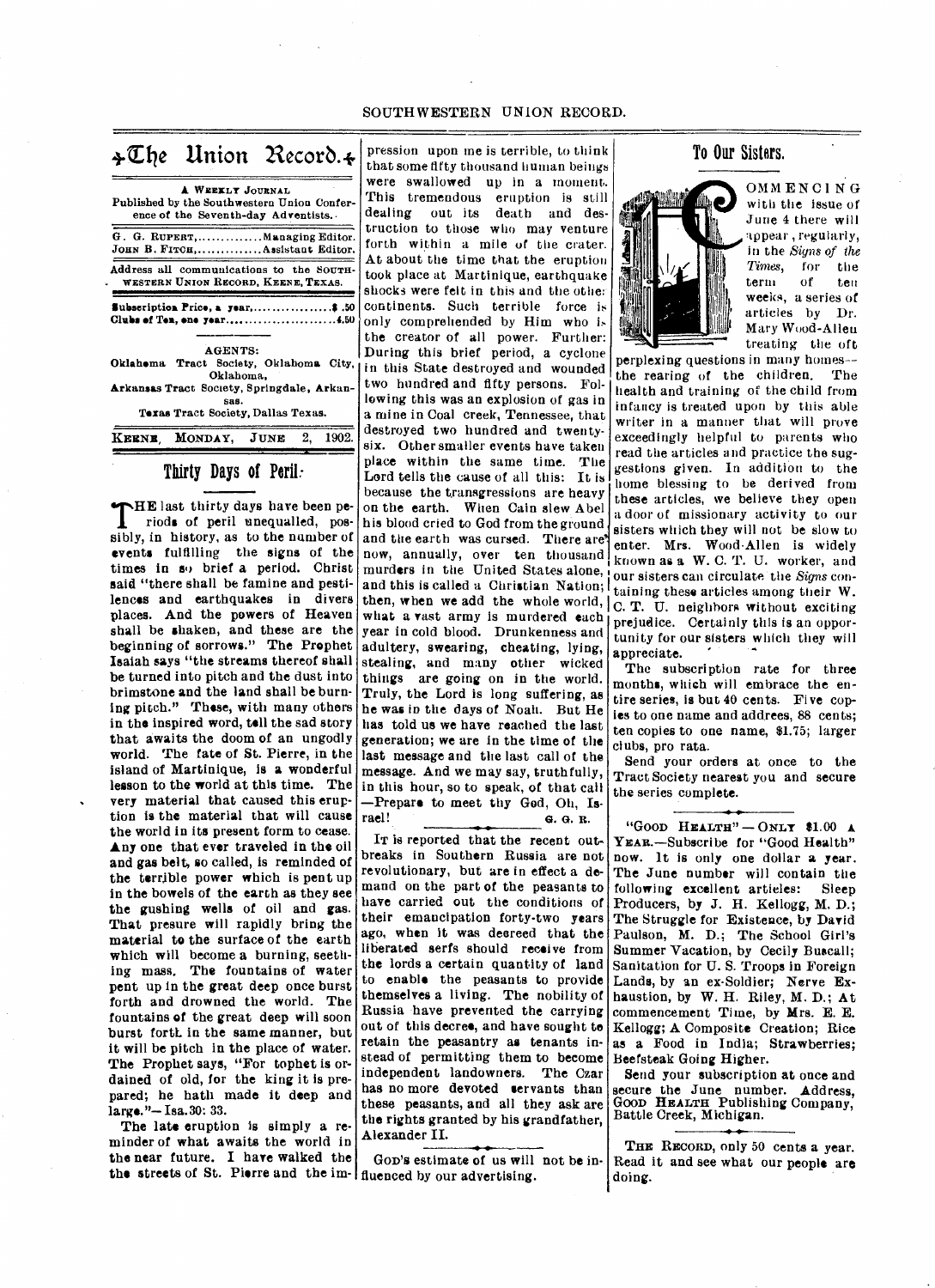# Ofifafloma Department.

A Trip hang the Sabbath-schools.

<sup>N</sup> my return from the Union<br>Conference, I visited several of Conference, I visited several of our Sabbath-schools, and held conventions at different places. These conventions were new experiences for the schools. The time was well spent, and proved very profitable and a great blessing to the schools, as well as to myself.

I am so thankful for the interest our people manifested in these meet- orders, 3; value, \$8. Helps, .50. ings, and for the way they took part and the push and earnestness with which they presented their subjects.

Several brethren said to me, "I wish we could have more meetings like these instead of so much preaching." Ministers, this will give you a splendid opportunity while you stop perhaps with some of the schools to hold conventions occasionally. No doubt it' would be quite a help to our Sabbath•schools through-out the Conference.

Also, we ask our workers to encourage our young people to organize into companies and go to work. At four different places we organized young peoples' societies. May these organizations prove faithful and much good be accomplished by them. I look forward to the time when these companies of young people will be working companies, to bring souls to Christ. I hope many more of our young people will organize themselves into working companies.

#### EMMA HAFFNER,

State Sabbath-school Secretary.

# Orlando.

weather has been unfavorable part of liveries, 47; value, \$89.00. WE began meetings four miles and<br>a half south of this place, Tuesa half south of this place, Tuesday night, May 6. Although the the time, the interest to hear has heen good and is growing. Eleven have decided to obey. We had a glorious meeting last Sabbath. • The congregation was in tears. Four took their stand during the services following the Sabbath School; the other seven having taking their stand the night

before. The Holy Spirit is moving deeply upon the hearts of the people, as the precious truths of the Third Angel's Message are presented.

There are others who are convinced, but haVe not yet yielded to the sweet influence of the Spirit of God.

We ask the brethren to remember us at the throne of grace.

C. SORENSON,

FELIX H. CONWAY.

# Canvassers' Report.

Isaac Baker; Nagle, Daniel and Revelation; hours, 54; exhibitions, 60; orders, 8; value, \$20.25. ...Helps, \$1.50.

Thomas Baker, Ringwood, Patriarchs and Prophets; hours, 26; exhibitions, 37; orders, 3; value, \$12.50. Helps, \$5.45.

Mrs. Thomas Baker, Ringwood, Ladies' Guide; hours, 30; exhibitions, 38; orders, 18; value, \$60. Helps, \$2.55.

Lulu Bradley, Medford, Great Controversy; hours, 31; exhibitions, 18;

Mattie Bradley, Medford, Great Controversy; hours, 31; exhibitions, 30; orders, 6.

John Copple, Orlando, Bible Readings; hours, 63; exhibitions, 84; orders, 25; value, \$58.

Louisa Carpendale, Enid, Ladies, Guide; orders, 6; value, \$25.50. Helps, \$2.25.

John Harzman, Medford, Great Controversy; hours, 39; exhibitions, 50; orders, 8; value, \$20.50. Helps, \$1.

Mary Harzman, Medford, Great Controversy; hours, 20; exhibitions, 30; orders, 2; value, \$5.00.

J. J. Jobe, Howe, Miscellaneous; hours; 60; exhibitions,<sup>14</sup> 221; value, \$57.50. Helps, \$16.85.

Mary James, Chandler, Miscellaneous; hours, 18; exhibitions, 29; orders, 13; value, \$13.75.

J. H. Klumpf, Belmont, Miscellaneous; hours, 26; exhibitions, 33; orders, 7; value, \$3.55.

Orpha Lewis, Barllesville, Heralds of the Morning; hours, 25; exhibitions, 24; orders, 10; value, \$12.50.

Mae McPhee, Meno, Patriarchs and Prophets; hours, 16; exhibitions, 25; orders, 3; value, \$7.75. Helps, \$1.75.

W. R Robinson, Heavener, Miscellaneous; orders, 195; value, \$182.02; de-

Julius Schmidt, El Reno, Good Health; hours, 20; orders, 2; value, \$3.50. Helps, \$5 30.

J. E. Sallee, Lydia, Great Controversy; hours, 39; exhibitions, 50; orders, 19; value, \$48.00. Helps, \$1.05.

E. E. Barnard, Orlando, Bible Readings; hours, 18; exhibitions, 18; orders, 4; value, \$10 50. Helps, \$4.

Totals: Hours, 516; exhibitions, 750; orders, 332; value, \$545.27; deliver ies, 47; value, \$92.55; helps, \$42,20. , Number of agents, 17.

SISTER. Emma Haffner went to Carney, Friday, to hold a Sabbath School Convention. Elder Haffner, also, visited the same church.

WE sent out two tent meeting outfits Friday. One to Purdy, Indian Territory, for Elder Sommerville, and the other to Hobart, Oklahoma Territory, for Elder Dake. It is expected to have several companies out this summer.

To OUR CANVASSERS.—We wish to ask our canvassers to please remember not to write any business on the back of their reports, as it often makes us considerable trouble; and, also, please, make your report in full, especially, giving the number of orders and the total value of orders. We know nothing except we are told.

## A Splendid Opportunity.

READ and see if this does not mean you. The Correspondence School for nurses, connected with the Sanitarium Medical Missionary Training School, will begin a new class the first of July. Lessons are sent weekly to students who are unable to leave home duties in order to take a regular course at one of our Sanitariums. This is the fourth year this work has been carried on, and hundreds are availing themselves of it. Studies on eleven subjects are given, among which Missionary Work and'Care of the Sick are prominent. Our lessons have recently been revised and enlarged and are in every way much improved. The teat-books required for this work are furnished at cost. We shall organize a new class in July which will continue one year, (some finish in six months), and shall be glad to hear from all who are interested. A descriptive circular giving full particulars will be sent free on application. Address, Correspondence Department, Sanitarium Training School, Battle Creek, Mich.

SOUTH DAKOTA has appointed two campmeetings—one at Yankton, June 9 to 15; the other at Watertown, June 16 to 23 inclusive. North Dakota has appointed three campmeetings. The first one will be in the vicinity of Carrington, June 23 to 30. The other will be at Arvilla, east of Larimore; no date given. The last campmeeting will be held at Minot; no date given. The importance of church members attending compmeeting is set before us by the Spirit of God in certain language. Read Testimonies, volume 6, pages 38 and 39

READ THE RECORD, the official organ of the Southwestern Union Con ference,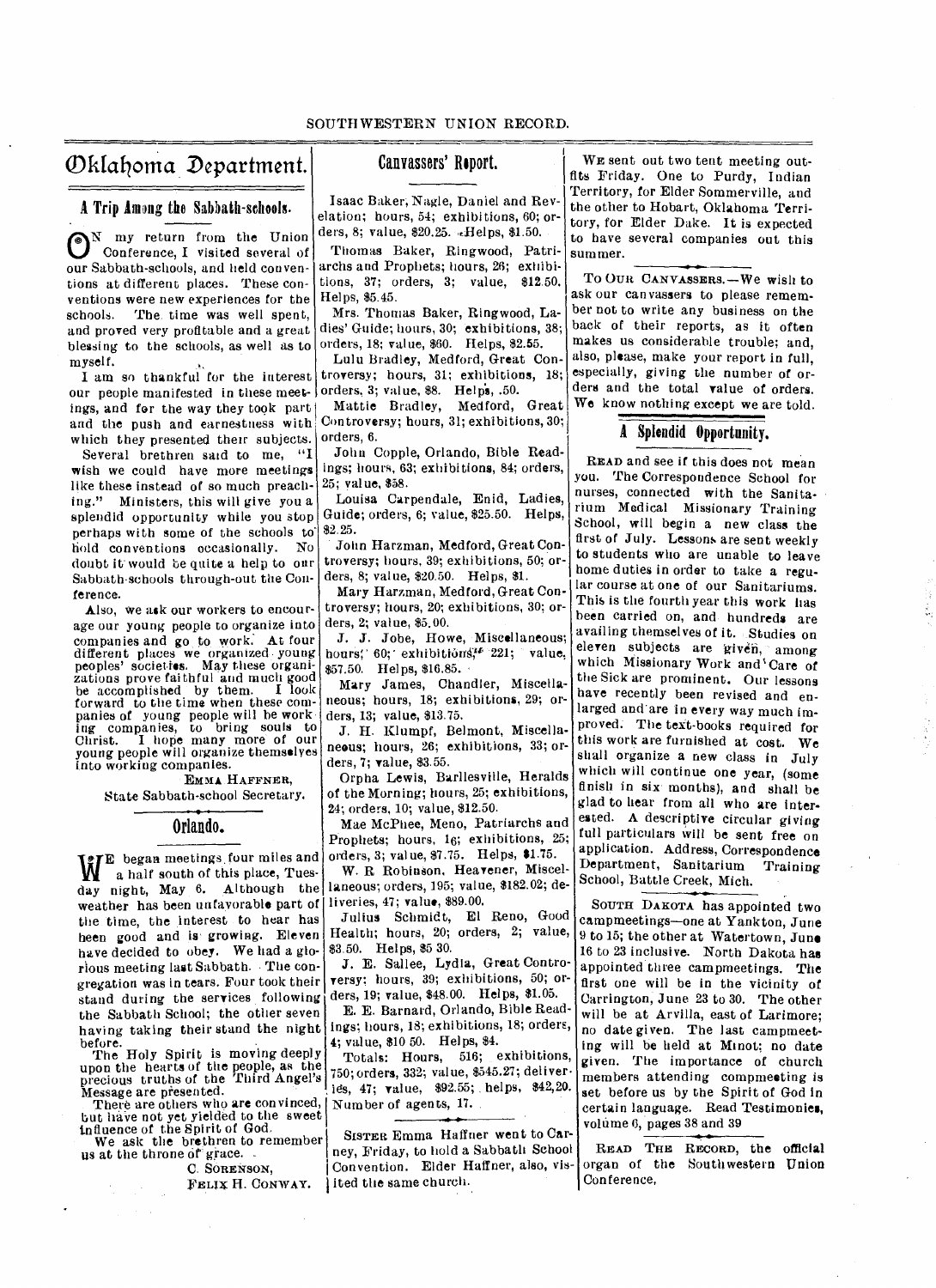# **exas Department.**

## **Athens.**

WE arrived here on the evening of May 6 and found Athens a very quiet town of about 2,500 inhabitants. We spent one day looking out a location. Found many places suitable, but found ourselves shut up to the courthouse yard or a lot some distance from the square; but after seeking the Lord and carefully taking in the situation, we pitched out in the resident part of the town.

The first difficulty we met was a Presbyterian meeting under headway. This delayed our meeting one week, and during this waiting time a storm blew our tents down; but we all laid hold and were soon ready for meetings again.

We held our first meeting on May 21 and have continued with a growing interest, the average attendance being about seventy ave. We are receiving many favors from the people. The Lord is blessing us in speaking and we feel now as never before the great need of having a living connection with **a** power above the finite, and we trust all who have **a** burden for souls will constantly remember this work at the throne of grace.

T. W. **FIELD, W. M. CURLEY.** 

#### Baton Rouge, Louisana.

**TN** this old and somewhat romantic city are located the State Penitentiary, the Institution for the Blind, Institution for Deaf-mutes, and also the Asylum for the Feebleminded. All of these institutions are centered here on account of this city being the capital of the State.

We came here at the opening of the legislature. We sold no less than one hundred and fifteen books in about three hours. We were permitted to sell them in the Senate Chamber, and the Lower House of the Legislature. We told several of these lawmakers that if the Sunday Law question should come up in the Legislature they would find something in my book to assist them to the true position. A few said, "We do not believe in Sunday laws. You can not change a man's heart by civil law."

We never sold books more readily than at this place. To the Lord be<br>the praise. J. F. BAHLER. J. F. BAHLER.

The brightest truths are often dug of the darkest doubts.

# **Do Some of Your Friends and Neighbors Use Tobacco?**

**HAVE** you sometimes wished you could secure something on this subject to place in the hands of your neighbors that you know they would read? We believe the June "Life Boat" will just answer this purpose. It is a special anti-cigarette and tobacco number. It deals with the question from the most interesting standpoints. Some of its articles have been written by men and women of national reputation. It foints out the cause of the tobacco evil, and also the rational treatment.

Its editors invite personal correspondence with every tobacco user who sincerely desires to become delivered from this habit. We believe God will use this number to help thousands of tobacco slaves. Your neighbors will read it when perhaps you could not get them to even look at a tract on this subject.

Shall we not become aroused to the responsibility we owe to hnmanity in reference to this question? Have we done so much for our tobacco using neighbors that we are willing to meet them at the bar of God? If not, will you embrace the opportunity, and send immediately for a liberal supply of the June "Life Boat," and then either **sell** them or give them away, as God may give you an opportunity. The price is one and one-half cents a copy, or twenty-five cents a year. Address, The "Life Boat," 28 Thirty-Third Place, Chicago.

It is a great mercy to enjoy the gospel of peace, but a greater to enjoy the peace of the gospel.

**The Coronation limber of the Signs.** 

THIS is a special number of the paper, calling the attention of the readers to the coronation of the King of Kings that is about to take place. This is a time when all are interested in the coronation of the king of England. Let us turn the mind to a more important event soon to take place. Then there will be but one king in all the Universe. He is King of Kings and Lord of Lords. This number will be issued June 5. It is nicely illustrated and will sell for 5 cents a copy. The usual discount to agents. Order from your State Secretary. These opportunities should not be let slip. But we should be instant in season<br>and out of season.  $\qquad 6.6.8$ . and out of season.

**SHE TRUSTED** GOD.—Some one tells the story of a Christian woman who -was noted for the calm and peaceful attitude she maintained under the most trying circumstances. Another woman, hearing of her, said, "I must go and see that woman and learn the secret of her strong and useful life." She went to her and said, "Are you the woman of great faith?" "No," was the reply, "I am a woman of little faith in a great God. I-try to see the hand of God in the present, and trust Him for the future." This was the secret of her peace. Her faith in Christ had wrought in her that spirit of peacefulness which nothing of trial or disappointment could disturb.

**DON'T** let the opportunity pass to send for **THE RECORD**, fifty cents a year. It is to be made a real missionary paper so you can get your friends to subscribe and you can send it to them as the cheapest way to bring I them into the truth.

# **THE CLEBURNE MUSIC HOUSE, J. F. WADE,** Proprietor,

**HAPPY HOURS.** 

**Are those spent by lovers—music levers—at he piano, if it be the Adam Schaaf. This piano, tested by the** critical, and praised by the artist, has long **ago made a** successful debut, and now holds **the** public atention as the finest **and most reliable** piano made. For sale by **.1. F. Wade, in Masonic building, Cleburne, Texas.** 

**Cleburne,** 



**Texas.**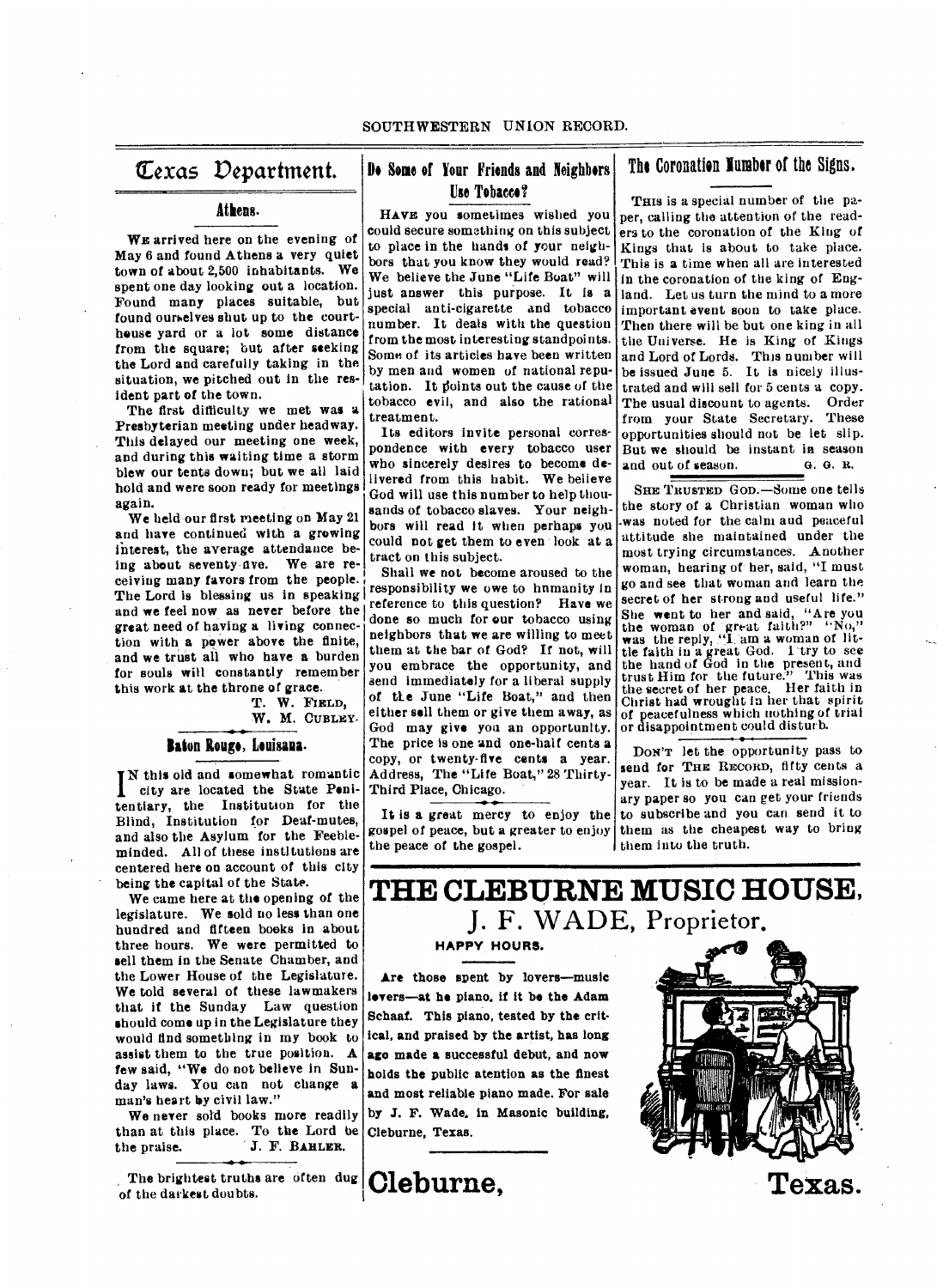arkansas Department. Discontinued. **A** Mistake in Canvassing.

# **Oar Campmeetings.**

**THIS year Arkansas heads the list** of campmeetings in the South**of campmeetings in the Southwestern Union Conference. Our annual meeting is to be held at Little Rock, from** *July* **10th to the 20th. We see no reason why this will not be the most important meeting** *ever***held in this State. We trust that all of our people will unite with us in trying to make it such. God has spoken to our people in regard to the necessity of attending these meetings, so as "To reach the masses, which in no other way can we reach, not being allowed to enter the churches to any extent, also to promote spiritual life among our own people." This campmeeting is one of special interest for many reasons: First, because of its location being the capital of the State and the largest city, Second, as yet there has been comparatively nothing done for this people in getting the Message before them. To be sure, our brethren in the Sanitarium have been doing all they can to bring the light before those whom they, come in con tact with. As a result of their faithful work there is some interest to hear further. Elder R. W. Parmele, of Kansas, with a few helpers, is now holding a tent meeting there. No doubt these workers will have a good interest by camprneeting time. The outcome of the work depends much on our brethren. If there is a large attendance at the meeting, it will encourage those who are studying the Message, and they will see that there is something in these truths. On the other hand, if only a few come, it will throw cold water on the meeting, and the result in those who have become interested, will be more or less indifference, and shall I say, the loss of salvation of souls? So I trust that each one will realize his and her responsibility in this matter, and begin at once to get ready to go Our churches should elect their delegates and send in their credentials. We hope that every church will be represented. We hope that each one will seek God for His blessing and,**  also, for the meeting, so that we can **enjoy much of the blessing of the Lord while there. Come one, come all, and let none say it istoo far for me. The Lord has a work for you there. Let us be at our post of duty!** 

**A. E. FIELD.** 

**No sainthood without service.** 

**RKANSAS REPORTER was discontinued May 1st, 1902. It again put in an appearance at Keene, Texas, May 26, 1902. It was decided and arranged to merge our State papers into the Union Conference paper known as the SOUTHWESTERN Umorr RECORD, each State overseeing its Now we know that is a mistake in own department. This paper is an eight-page weekly, 50 cents a year. It may be noticed that the price is only double that of our State paper, which was only issued once in three weeks, while this weekly will contain the news of the Oklahoma and Texas Conferences as well as our own. All items and subscriptions are to be sent, as heretofore, to the Arkansas Tract Society every week instead of monthly. Those who** *have* **paid up their subscriptions for the late "Arkansas Reporter," will be continued in the new paper.** 

**Thanking you for your kind support in the past, we hope that you will still maintain an equal interest with the new paper, and not only continue, but assist us in increasing the subscription list.**  •

# **Important to Canvassers.**

**Ix** *the Review* **of May 13, I noticed the following:—"The International Sunday School Lessons commencing July 6, take up the study of the Exodus, and continue through the remainder of the year on the study of the Sanctuary, and the general history of the children of Israel. Inasmuch as "Patriarchs and Prophets" is especially helpful on these subjects, and can be easily introduced as an excellent commentary on the International Les**sons, the present **render this time very favorable for placing this book in the hands of Bible studying people." A copy of these Lessons should be secured and studied in connection with "Patriarchs and Prophets" so that we may clearly show wherein the book is especially helpful. A copy of these Lessons may be secured from T. B. Arnold, 10 Franklin St., Chicago, Ill.** 

**NOTICE.—We would like to have all our people who want to rent tents at**  Little Rock, to send in their or**ders for them at once. Send to the Tract Society. We cannot afford to ship our tents down there unless we know that they will be used.** 

**will generally do most for each other. ns always."** 

**OUR canvassers all write that they are of good courage, and the most of their reports show steady work. One writes that "the field has been so thoroughly canvassed for the small books that he does not know where to go with the larger ones. the work. It injures the field for the**  larger works. "The books contain**ing the light God has given must be brought before the people." "The canvassing work is a missionary work, and the field must be worked from a missionary standpoint." "Canvassers should not be unfaithful to the principles of missionary work, and sell only those books that are cheapest and easiest to handle, neglecting to place before the people the books which will** *give* **most, ight, because by so doing he can earn more money for himself.** 

**PROOFS of the front and music pages t,f the Coronation Number of the**  *Signs* **have just been received at this office. The designs are grand, and it is to be the most attractive aswell as one of the most instructive numbers of the** *Signs* **ever issued, and I hope that each of our churches will order at least fifty copies. This is a golden opportunity to circulate the truth. We must not let it pass by, for it can never be recalled. A single copy, 5 cents. 10 copies, 25 cents. 25 or more, 2 cents each. You can order through your State Tract Society.** 

**Eld. H. Clay Griffin and Brother Urbanus Bender have commenced a series of tent meetings at Prairie Grove. We hope to have a report from them later.** 

**ELD. A. E. Fields, President of the Arkansas Conference, left this morn**ing for Marsball, Ark., where be ex**pects to stay for a short time.** 

**Those who pray most for each other which is about us everywhere, and in**  SURRENDER TO GOD'S LAWS.-Dr. **James Ludlow says in the Homiletic Review: "The greatest inventor can make no machine that will work except as he adapts the mechanism to Nature's laws. So it is spiritually. God will impart Himself to our souls just to the extent in which we surrender ourselves to His laws, our minds in faith to his truth, our wills in obedience to His precepts, and our spirits to the influx of His spirit**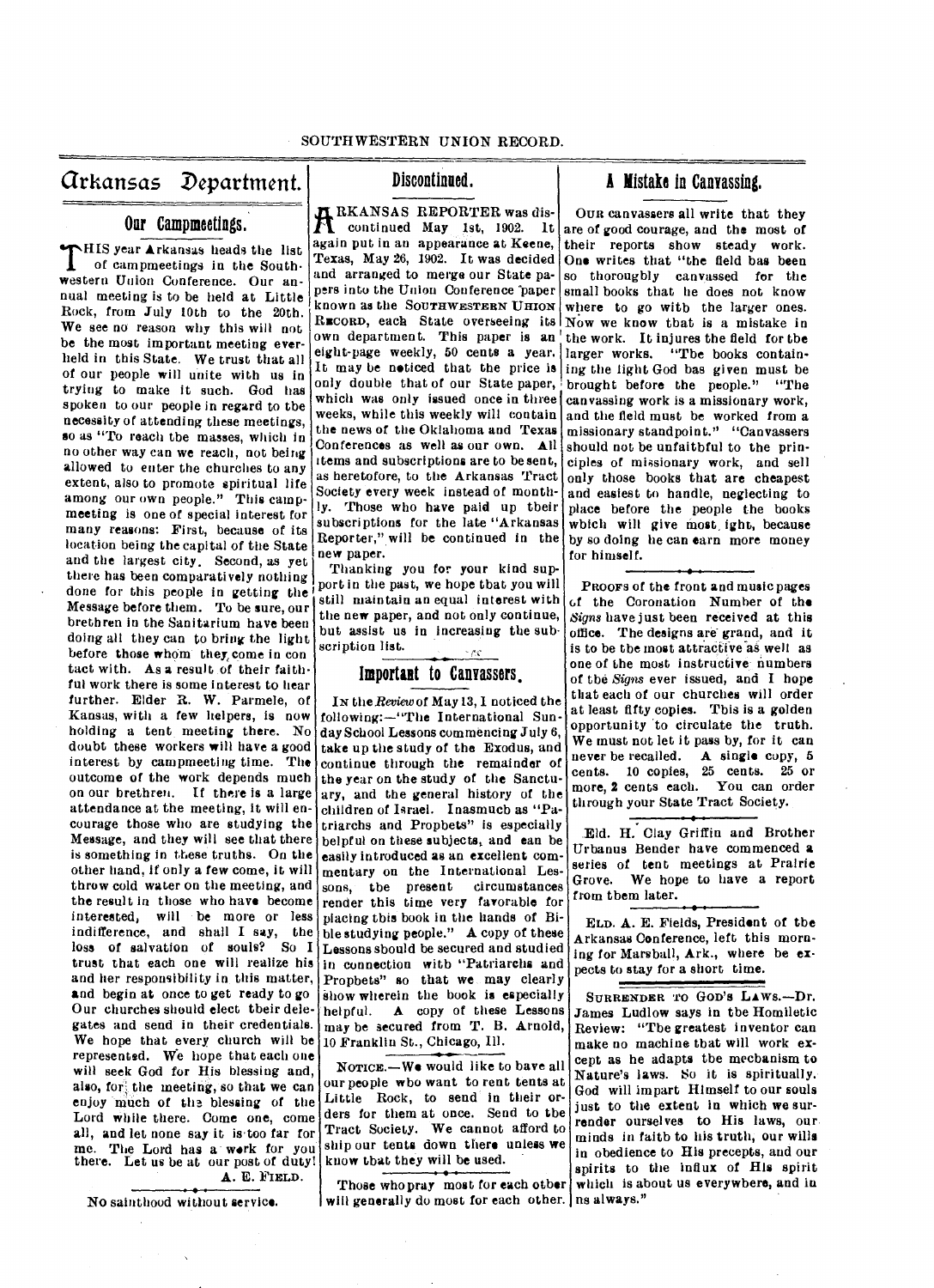# Christian Education.

This department will be conducted by G. W. DRAPER, Keene, Texas, to whom all communications on Christian Education should be addressed.

# Christian Education.



HRISTIAN Education is our hope for the future in saving the chil. dren of the church from drifting world. Of what<br>avail is it to send yearly large numbers of mission-

aries to all parts of the world, to expend large sums of money to spread abroad the knowledge of the truth, if there is a leak at home by which the best resources of the denomina- .tion—its young men and women—are passing away from us and are lost to the truth.

Christian Education is the remedy. The Bible has said it; the special instruction given to us has said it; and if we are wise we will heed, it, and save our children.

It is intended to make this department of THE RECORD an agency for advancing the cause of Christian Education in the three conferences of Texas, Oklahoma, and Arkansas. It is not intended to displace any existing means of disseminating the light we have received on this subject. Rather it is to be devoted to building up the educational work within our own borders, and provide a medium for interchange of thought among our own workers. It will contain from time to time reports of the work being done in Keene Academy, reports from church schools and teachers, and also articles from experienced teachers concerning the application of the principles of Christian Education to our own work. The latter we hope will be of great value, not only to teachers but also to parents, in the work of training the children for the Lord's service.

Therefore all friends of this cause are invited to contribute to this department of THE RECORD, and thus help to make it one to which all who receive the paper will turn with interest. G. W. D.

"You try to set yourself apart from the vulgar. It is vain. In that in-

# What Is Christian Education?

away into the lead into all truth. And what is truth?<br>world. Of what "Thy word is truth." There is but THE question is often raised, "Who"<br>is qualified to instruct in Chrisis qualified to instruct in Christian Education? We answer, the Lord only. He may use instruments to do the work; but we repeat, the Lord.is the only teacher in Christia n Education, and they who will be taught must be led by Him. It will only require nfew texts to show this clearly. "For as many as are led by the Spirit of God, they are the sons of God " The office of the Spirit is to "Thy word is truth." There is but one true education in the world, and that is to have the mind of God. And his mind on all points is revealed in His word. God's word is the foundation of all science, and the principles that are involved in one science are the underlying principles of all investigation. This is true whether we investigate the vegetable or animal kingdoms, earthly or heavenly things.<sup>3</sup> All other systems of education are counterfeits. All possibly have some truth and much error.

> The wisdom of the world is foolishness with God. This being true, there is but  $\overline{\text{one}}$  true system of education, and that is the one God gives in His word. If we would study Law, God's word is the basis of that sci\_ ence; of man and his nature and diseases, we go- again to the Bible. If we study the formation of the earth, we again go to the history of the earth as given us by God.

> God made man upright but he sought out many inventions, and the inventions here referred to are the inventions of reasoning on the things created by God, and not believing the word God spake concerning them. Consequently the science of the world is not a true science and never can be. It is continually changing and will continue to change while time lasts. But the education the Lord gives never changes. It is eternal in its nature as God himself. This education is infinite. The teacher then of this education must be one whom the Lord can use, one who is spiritual, one who is acquainted with the will of the Lord, one that is first partaker of the fruit. Both scholar and teacher are to be led by the Spirit. And it leads into all truth.

RESULT OF THIS KIND OF EDUCATION.

stant vulgarity attaches itself to you." phecy. Eph. 4:13 tells us that these One of the gifts of the Spirit is to fit teachers. $-1$  Cor. 12:28. Another gift is that of interpretation of pro-

are to bring us into the unity of the faith. And the apostle Paul tells us to all speak the same thing, be of the same mind. This can not be until we are all taught of .God in the true system. This being the rule it is easy to see who are fitted to teach. Christian educators are those who are fitted by the Lord and called to that office, the same as the ministry or any other calling of God. When this is carried out, we will then have a true church school and not till then. scholars and teacher will busily engage in finding out what the Lord has spoken, and all subjects will be decided accordingly. I am glad the world has retained some of the Lord's truths in their teaching. - I only wish they had more, but we can not be satisfied with anything but the whole truth. Hence we need a church school, where the Bible will be the basis of all instruction, and the Spirit of the Lord leading the teacher, so they will he ministers of the Spirit to our chil dren as well as the word. When these principles are once understood, all will see clearly the purpose of the church school and its needs.



ROM 2,000 churches comes a  $\bullet$  call for well trained teachers. Wherever there is a church there should be a Christian teacher. It cannot be expected that a person educated in the public schools will know how to teach a Christian school without making a study of the principles and methods to be applied when the Bible is the basis of the education. Justice demands that teachers have an opportunity to take some training. This fact has appealed to the General Conference Committee, to Conference president and educational laborers, and the way has been prepared for such a training.  $\leq$ 

From June 12 to August 20 there will be held at Berrien Springs, Michigan, on Emmanuel Missionary College farm, a summer school for teachers and Christian business men. Tuition is free, rent is free, and a students only regular expense will be for board. ' Board will be served on the European plan.

Has God callea you to teach? Do you know of persons who should be in the work but who are not because they are in need of training? All such persons should read the announcement of the summer assembly. Send for one for yourself and friends. Address Berrien Springs, Michigan.

E. A. SUTHERLAND.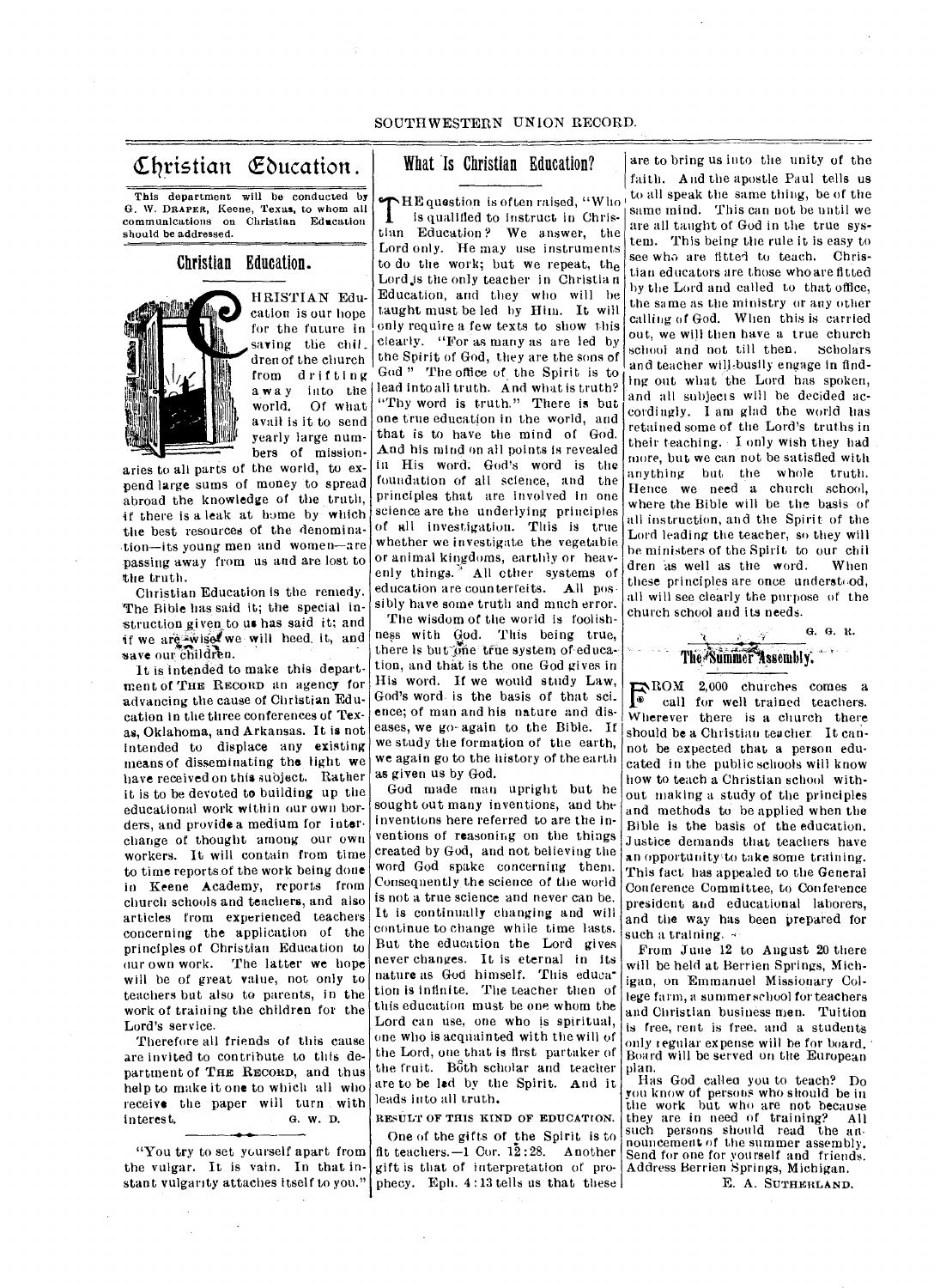

# **KEENE ACADEMY HALL.**

### Keens Industrial Academy,

K EENE Industrial Academy was<br>founded by the Texas Conferfounded by the Texas Conference of Seventh day Adventists, under the sanction of the General Conference. By the changes recently effected through reorganization it comes under the control of the Southwestern Union Conference; hence the conferences have an equal interest in the prosperity of the Academy.

The objects for which the Academy was founded were as follows:-

1. To furnish the youth with an education which shall fit them for the practical duties of life, and to do so under influences favorable to the promotion of reverence and love for the Word of God, and to the development of Christian character.

2• To train laborers for the ministry, for missionary teachers, and for other branches of Christian work.

3. To provide such a system of eooperation as will enable the school to utilize the labor of students, so as to reduce his cash expenses to the lowest point.

4. To mingle industrial studies with the ordinary school subjects and to engage the pupil in manual labor a part of each day, to the end that his health may be preserved and that he may become more useful• and hence more noble.

5. To promote such a development of the moral faculties that the students will use the power gained in their education to glorify God, and help mankind in this life, and be prepared to do well whatever the Creator has for them to do.

RELIGIOUS BASIS OF THE SCHOOL. .

It is the purpose of the Academy to do more for the students than merely to make them proficient in certain lines of study. The object sought is to develop and train every part of the being, physical, mental and moral, the finished result being men and women of refinement and culture, possessing true Christian character.

It is the desire and purpose of the managers to lead as many as possible into the enjoyment of a genuine Christian experience. Accordingly organ of the Southwestern Union the study of the Holy Scriptures is Conference.

made prominent in all of the courses. The students will board and room in the same building with members of the faculty, all constituting one large school family. Young people should receive a much broader training than that which comes merely from the study of books. It is the best time to form habits of order, neatness, and Christian courtesy, and to obtain that general culture which comes from daily and intimate association with educated Christian teachers. It is intended that every student that comes to Keene Academy shall enjoy the, pleasant associations and receive the personal care of a true home.

THE Lone Star Pure Food Company, of this place, has sold its Cleburne and Alvardo business routes to L. B. Wallen. He is the right man in the right place, and will doubtless endeaver to please his numerous customers.

READ THE RECORD, the official